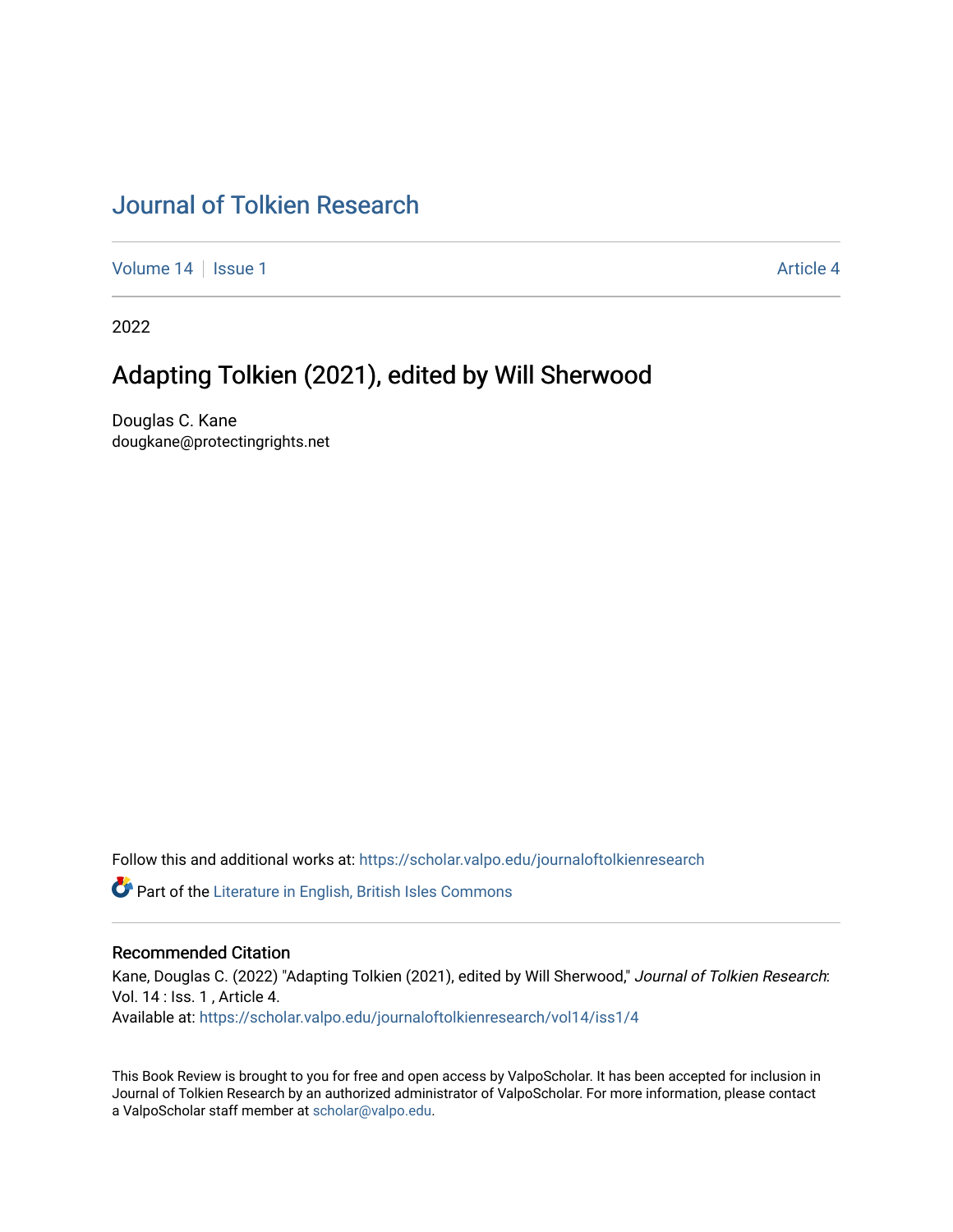*Adapting Tolkien: Proceedings of The Tolkien Society Seminar 2020*, edited by Will Sherwood. Edinburgh: Luna Press Publishing, 2021. xii, 149 pp. \$18.99 ISBN 9781913387693 (trade paperback). Also available in ebook format.

*Adapting Tolkien*: *Proceedings of The Tolkien Society Seminar 2020* is the twentieth book in the series published by the Tolkien Society under the auspices of the Peter Roe Memorial Fund. The fund commemorates a talented young member of the Society who tragically died in a traffic accident shortly after joining the Society. As Will Sherwood, Education Secretary for the Society and the editor of the *Adapting Tolkien*, writes, "He was so enthusiastic about having joined the Society that he had written a letter ordering all the available back issues, and was on his way to buy envelopes when he was hit by a speeding lorry outside his home" (iv).

The subject of adapting Tolkien is a timely one, with Amazon's massively expensive new television show "The Lord of the Rings: The Rings of Power" set to be begin later this year. Reportedly based solely on the limited material about the Second Age contained in *The Lord of the Rings* and its appendices, this show threatens to stretch the bounds of adaptation to new limits. While none of the papers included in the book address the forthcoming show, some of the takeaways from the discussions in this book can provide useful insights for the inevitable debates about the success of that adaptation.

In his Introduction to *Adapting Tolkien*, Sherwood begins by quoting two conflicting statements from Tolkien's letters regarding his own views about adapting his legendarium, one in which he suggests that the cycles should "leave scope for other minds and hands, wielding paint and music and drama" and the other in which he describes *The Lord of the Rings* as being *"*very unsuitable for dramatic or semi-dramatic representation." Sherwood observes "These two epigraphs perfectly surmise Tolkien's conflicted views over the adaption of his work." (1; see also *Letters* 145 and 255). Sherwood then goes on to cite the disdain that both Tolkien and his son and literary executor, Christopher Tolkien, had for radio and film adaptations, but notes that Tolkien did encourage other adaptations such as Donald Swann's *The Road Goes Ever On* and Pauline Baynes illustrations. Nonetheless, Sherwood asserts "Adaption as a mode is fundamental to the progress of art. Tolkien himself adapted styles, forms, language and tropes in order to create his legendarium" (2). Sherwood adds, "As this seminar proved, adaption extends far beyond the arts and into our own reality" (3). The seminar, which took place on July 4, 2020, was the first online seminar that the Society conducted, with ten papers presented in a half day. Six of those ten papers are included in this collection, covering a wide range of different topics. They vary just as much in quality as the do in subject matter.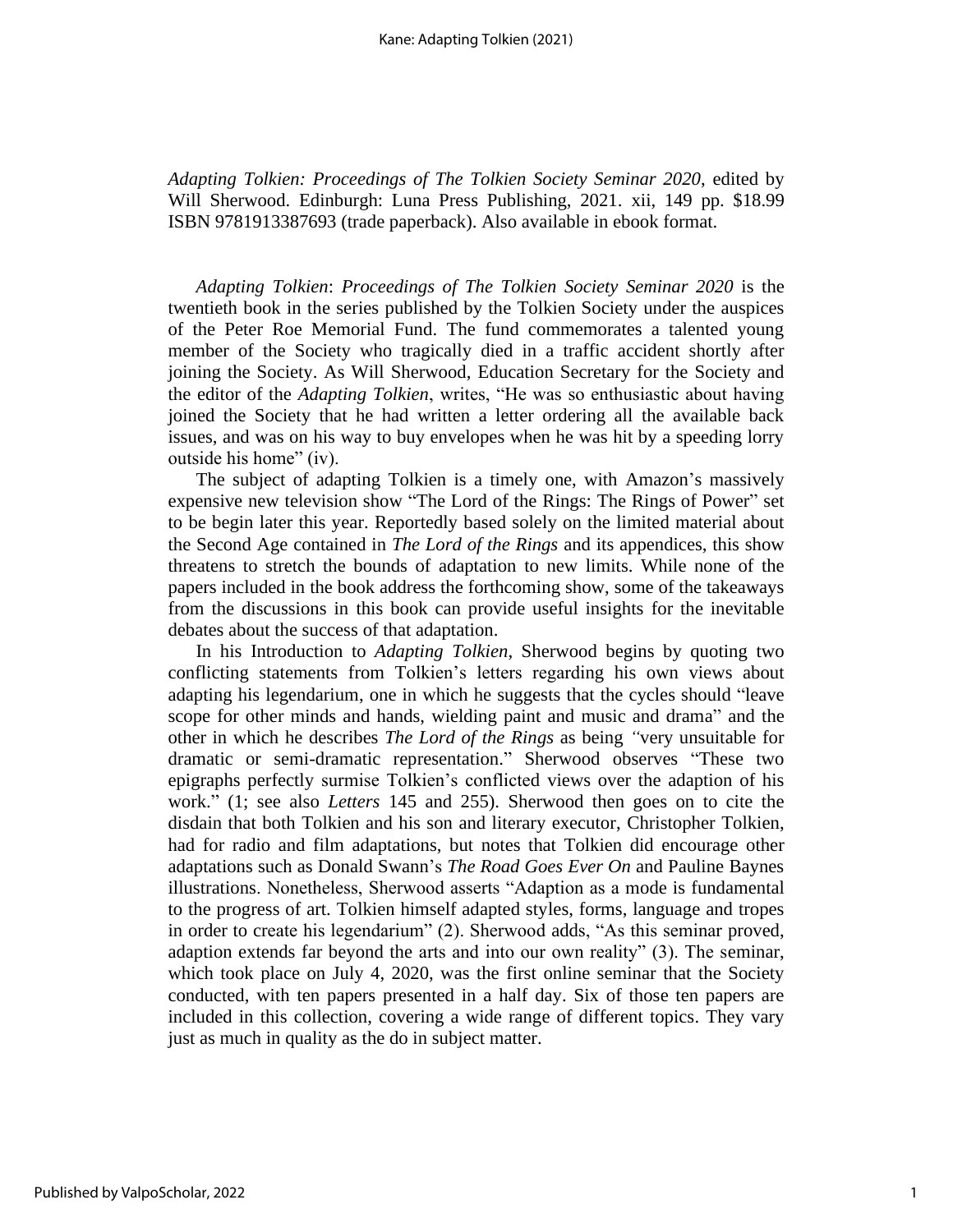### **"Adapting Tolkien Beyond Arda, or, How to Navigate the Political Minefield of the International Astronomical Union in Order to Name Features on Titan, Pluto, and Charon After Middle-earth" by Kristine Larsen**

From my perspective, the best of the papers is the last one included. Larsen's writing is professional without being pretentious and reflects a fine-tuned sense of fun. She begins by acknowledging that names were important to Tolkien, pointing out that "Tolkien's professional interest in names is apparent in a 1932 essay in which he traces the name Nodens (found in inscriptions in Lydney Park) to an ancient king of what is now Ireland and even further back etymologically to its Indo-European roots" (127). She then launches into a fascinating discussion of the politics of the naming of astronomical features and how Tolkienian names have been used in that process, interspersed with the chronicle of Pluto's demotion from planet to dwarf planet and the controversy that it has caused.

Larsen notes "the official task of designating all features beyond earth falls to the International Astronomical Union (IAU). In spite of the strictly scientific nature of the organization, the process has historically been fraught with politics. It is therefore not a trivial task for scientists to honor the works of Tolkien by adapting names from Middle-earth to features on worlds elsewhere in our solar system. Mythology and philology are frequently involved (something that would have pleased Tolkien)" (128). Bizarrely, "in the case of Tolkien-related names it is apparent how potential problems could arise, given that there are currently only two Tolkien related sources in the gazetteer: Robert Foster's 1978 *The Complete Guide to Middle-earth* and *The Fellowship of the Ring*. Indeed, there is currently only a single example where the latter is cited as the authoritative source, the naming of a boulder on the minor planet Bennu as Thorondor Saxum: 'King of the Eagles in the Middle-earth, the fictional setting in fantasy novels by English author J.R.R. Tolkien, the greatest of all eagles, with a wingspan of 55m (approximately as this boulder)' (IAU, 'Thorondor Saxum') (132).

A topic that might seem to be dry and uninteresting instead is full of understated humor. Discussing the naming of a dark spot on Pluto as "Mordor Macula" Larsen writes, "To say that the name – informal as it was – took off would be an understatement. An Instagram post from the Obama White House the day after the New Horizons flyby celebrated a picture of Charon with the caption 'One does not simply fly 3 billion miles to take a photo of Mordor, the dark spot on top of Pluto's moon Charon'. An explanation for the coloration of Charon's north polar ice cap came a year later, the seasonal migration of methane from Pluto to Charon and resulting interactions with ultraviolet light (Grundy et al., 65). The best appropriation of the explanation is Phil Plait's SyfyWire article 'It Turns Out Methane Can Simply Walk Into Mordor' (137–138).

Larsen's paper is entertaining, informative, and easy to read. It is a worthy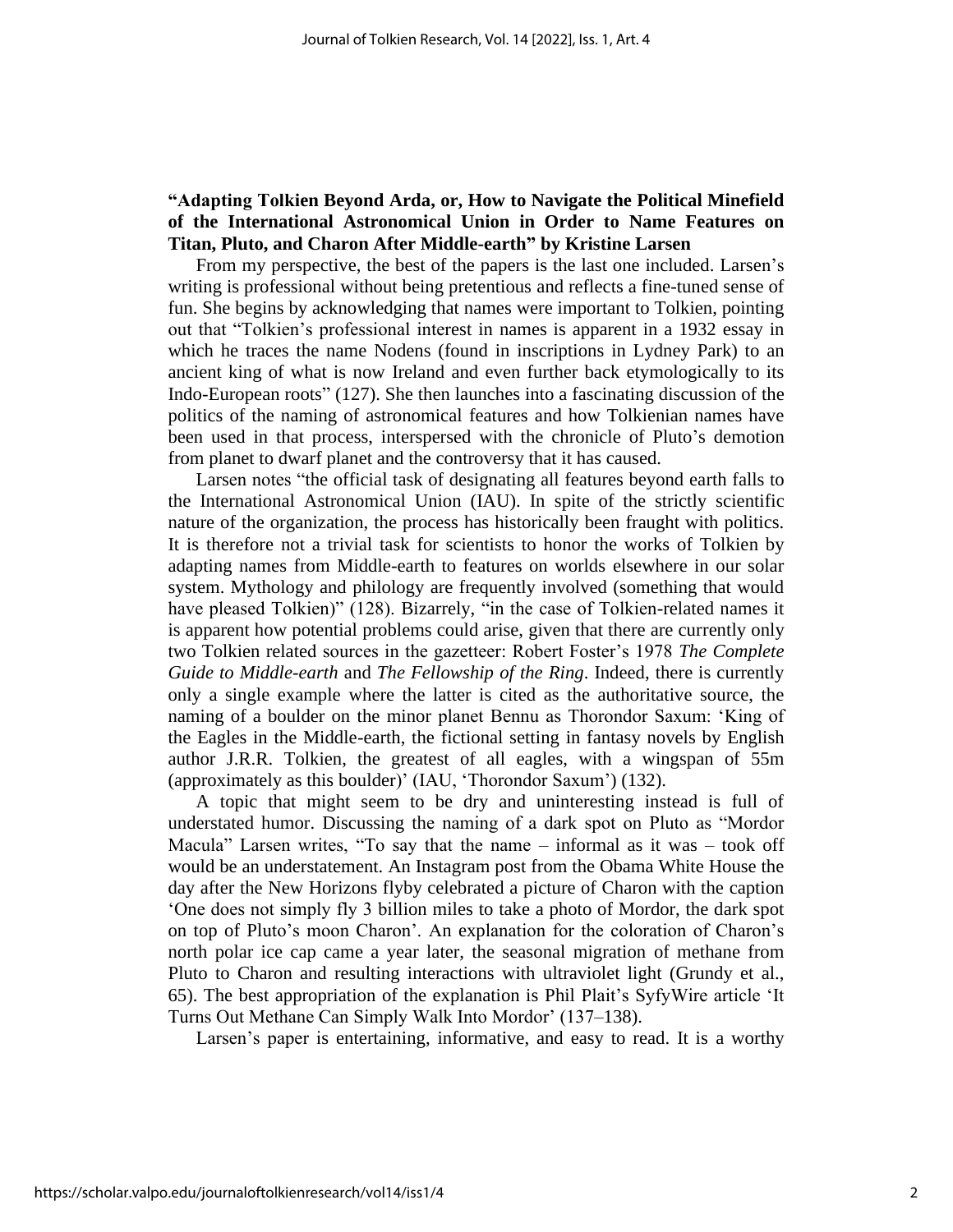inclusion, and a fine example of Tolkien scholarship.

#### **"Elvish as She is Filmed: The Adaption of the Elvish Language in Peter Jackson's** *The Lord of the Rings***" by Andrew Higgins**

Higgins's paper is also very good, although Higgins takes a more informal tone than I expected. It seems apparent that this paper was written to be presented at the conference and does not seem to be edited to make it more appropriate for publication in a book. Still, Higgins's interest in and knowledge of the subject – along with a dry but cutting sense of humor – makes this paper an enjoyable read.

Higgins begins by noting that at a recent 20-year reunion of the cast of the Peter Jackson's *Lord of the Rings* films, Liv Tyler surprised her cast mates by reciting from memory "the Elvish incantation that temporarily stopped the Black Riders from their pursuit of the One Ring" (43). Of course, this "incantation" is not something that Tolkien ever actually wrote. Higgins goes on to note that the very first words that are heard in *The Fellowship of the Ring* film are in an adapted form of Elvish." This provides an opening for Higgins "to explore how this version of Elvish was actually constructed and focus in on several examples of diegetic Elvish dialogue to suggest that the inclusion of Elvish in the films creates for those with some awareness or knowledge of Tolkien's languages a sense of familiarity while for others a sense of strangeness and depth of history in Jackson's cinematic Faërie" (46).

Before turning to a discussion of this process (and who engaged in it), Higgins references the "seminal paper" by Tolkien scholar and linguist Carl Hostetter, 'Elvish as She is Spoke,' the title of which Higgins paraphrases in his own title. Higgins points out that "Hostetter has noted that Tolkien's overall objective in inventing his languages was not to create a homogenous series of languages that could be used for conversation and dialogue" (47). What Higgins does not mention, however, is the level of scorn that Hostetter directs at the attempts "of actually using Elvish as spoken languages" (Hostetter 240) by using forms of what he refers to as "neo-Elvish". Indeed, one of the main targets of Hostetter's ire is David Salo, the linguist hired by Jackson and his team to use Elvish as spoken languages in the cinematic adaptations of Tolkien's work. Higgins's borrowing of Hostetter's title for his own presentation is highly amusing, given that he then goes on to give an interesting and mostly complimentary description of Salo's work in the films. Higgins concludes "As this paper has shown, while there are certainly questions about this adaptation from the Tolkien linguistic point of view, they are far outweighed by hearing Tolkien's languages spoken in Jackson's cinematic world-building and Faërie of Middle-earth and if just one (and I am sure there were more) of the audience members new to Tolkien's world left the cinema wanting to learn more about Tolkien's languages, or even language in general, then this work of adaptation was well worth it" (55–56).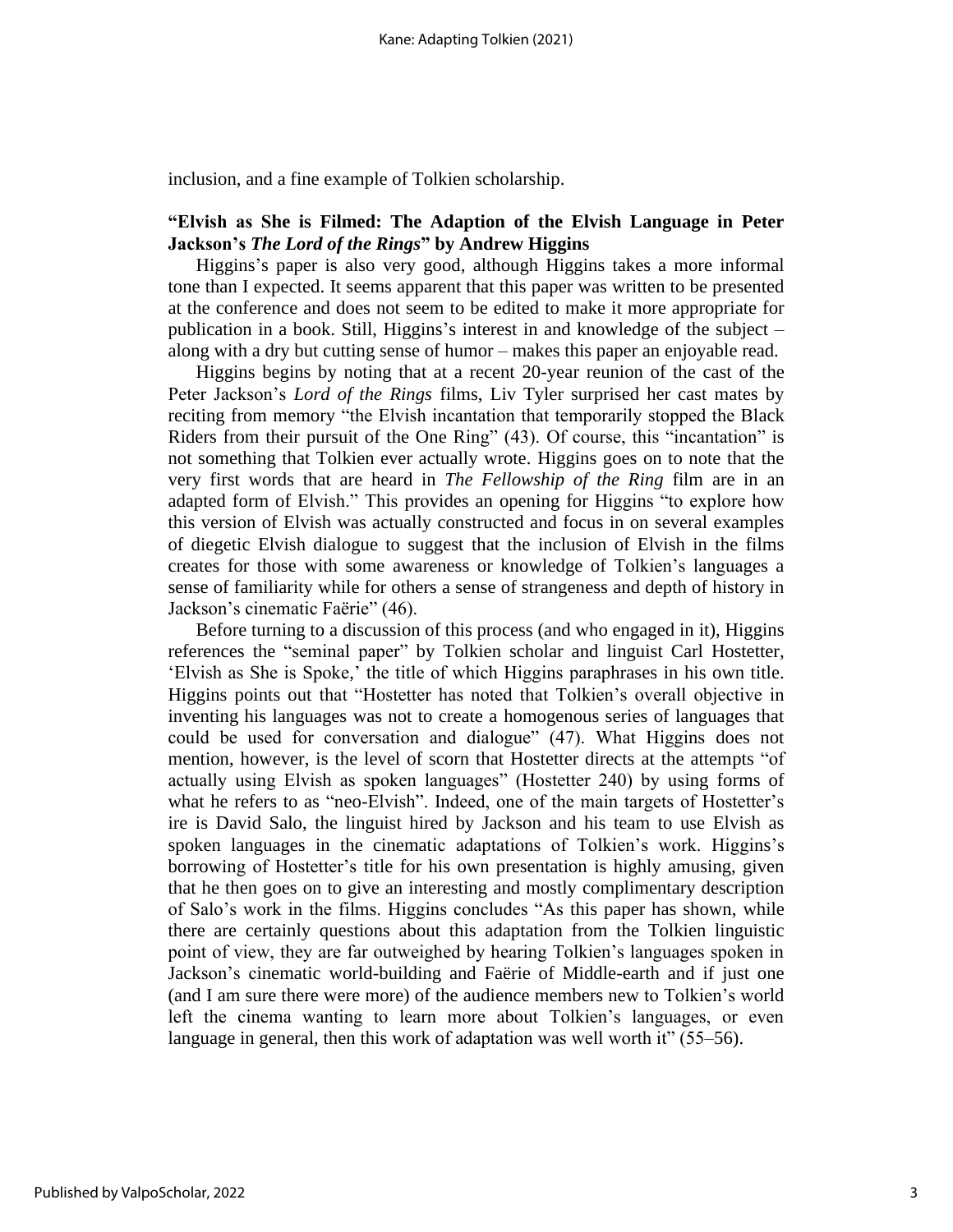## **"The other illustrated** *Silmarillion***: Francis Mosley for the Folio Society" by Marie Bretagnolle and "'I Heard the Sword's Song, and it Sang to Me': Adapting Tolkien in the World of Heavy Metal" by Brian Egede-Pedersen**

There is little that need be said about these papers, as the titles largely speaks for themselves.

After briefly describing the history of how the Folio Society turned to Francis Mosley to create an illustrated edition of *The Silmarillion*, Bretagnolle spends the rest of the paper describing Mosley's style (24–25) and then the illustrations themselves, all of which can be judged by viewing the illustrations themselves. While this is purely a matter of taste, I will not be rushing to replace my new updated edition of *The Silmarillion* illustrated by Ted Naismith.

Egede-Pedersen discusses a different form of adaptation: the use of Tolkien's words in the lyrics of heavy metal songs, particularly the second album, "Sword's Song" from 2003, by the band Battlelore. As Egede-Pederson points out, "practically every song is based on something easily recognizable" (63) to a Tolkien afficionado. As someone who has no interest at all in heavy metal music, I found this paper mildly interesting at best. Egede-Pederson notes that when one of the members of Battlelore was asked how he thought Tolkien would have reacted to the music of Battlelore, he replied: "Oh my god! (Laughs) I think he wouldn't like it" (71–72). I did not come away from reading this paper feeling that I would like it any more than Tolkien would have.

#### **"Is Adapting Tolkien (Mis)Remembering Tolkien?" by Mina D. Lukić**

The six papers included in *Adapting Tolkien* total only 139 pages. Lukić's 52 page paper makes up 37.4% of those pages. I am convinced that hidden within those 52 pages there is a perfectly serviceable discussion of adaptation of Tolkien's work, with a focus on Peter Jackson's films, but it gets lost in a sea of irrelevancy.

Lukić begins with a promising discussion focusing on Linda Hutcheon's book *A Theory of Adaptation*. She cites Hutcheon in noting that "Memory is the source of both fear of adaptations and their appeal" (80). She adds that on the one hand, "an adaptation must stand on its own and tell the story for both knowing and unknowing audiences" but that also "it has a special appeal for knowing audiences, which lies in experiencing the stories they love in a new way, with constant oscillation between an adapted work and its adaptation" (80–81). However, her points soon become buried amongst an avalanche of pages of repetitive, redundant, and irrelevant quotations from random "survey participants" and long and undisciplined ramblings about the nature of adaptations and "Fandom and Memory" that it becomes virtually impossible to focus on the good points that Lukić makes. Had I not been reviewing the book and felt obligated to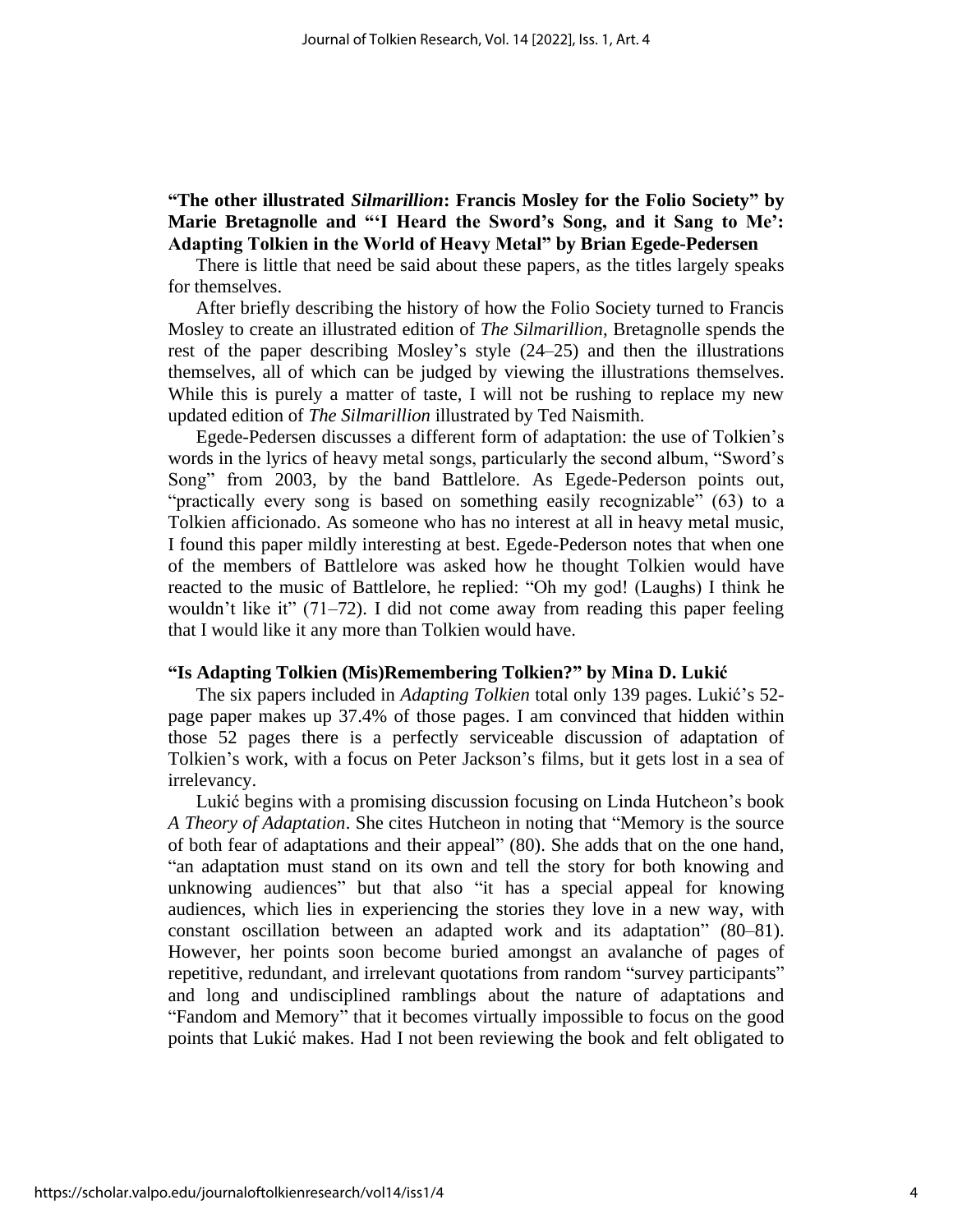read every page I surely would have skipped quickly to the next paper.

### **"The First Age Materials: Christopher Tolkien's Greatest Task" by Cami D. Agan**

Of all the papers in *Adapting Tolkien* I felt most conflicted about this one. Agan is a respected Tolkien scholar, and her paper addresses a topic very near and dear to my heart. However, while I suspect that many readers will find much to appreciate in Agan's paper, it failed to meet the expectations that I had for it.

Initially, it appears that the "greatest task" that Agan refers to in her title was Christopher Tolkien's work in compiling the published version of *The Silmarillion* from multiple disparate sources, in 1977. She opens by citing Jason Fisher's paper "From Mythopoeia to Mythography: Tolkien, Lonnröt, and Jerome" in the book *The Silmarillion Thirty Years On*, where Fisher "points out that Christopher's task [in publishing *The Silmarillion*] involved "collecting, organizing, collating, editing, and even embellishing his father's scattered writings" (7; see also Fisher 130–131). However, she fails to mention the most important part of Fisher's paper, which is that, as Fisher states "Christopher Tolkien's work on the published *Silmarillion*, like that of the other great mythographers, Jerome and Elias Lönrot . . . was an attempt to make sense out of his father's 'body of more or less connected legend'" (Fisher 113). Moreover, Agan simply ignores all other scholarship regarding the creation of the published *Silmarillion*, including Charles Noad's important essay in the book *Tolkien's Legendarium: Essays on The History of Middle-earth*, "On the Construction of 'The Silmarillion'" and my own book, *Arda Reconstructed: The Creation of the Published Silmarillion*, that discusses the subject at great length.

Instead, Agan pivots to a different subject altogether, maintaining that "Perhaps no other testament to Christopher's achievement is greater than the fact that, despite his father's death, the disorganization of his unpublished materials, and the task of connecting them (or not) to the published Third Age works, he was able to succeed in giving us multiple portals into these 'legends' in his father's stead" (8). She adds:

Indeed, as Christopher explains, the First Age materials as we now have them function on at least two levels: "in the history of Middle-earth the development was seldom by outright rejection – far more often it was by subtle transformation in stages, so that the growth of the legends . . . can seem like the growth of legends among people, the product of many minds and generations" (*Lost Tales I*, 8). Despite the challenge of making sense of his father's remaining manuscripts on the First Age, Christopher has managed consistently to provide us with a sense these two levels: the itinerary of his father's writing (and rewriting) process in the primary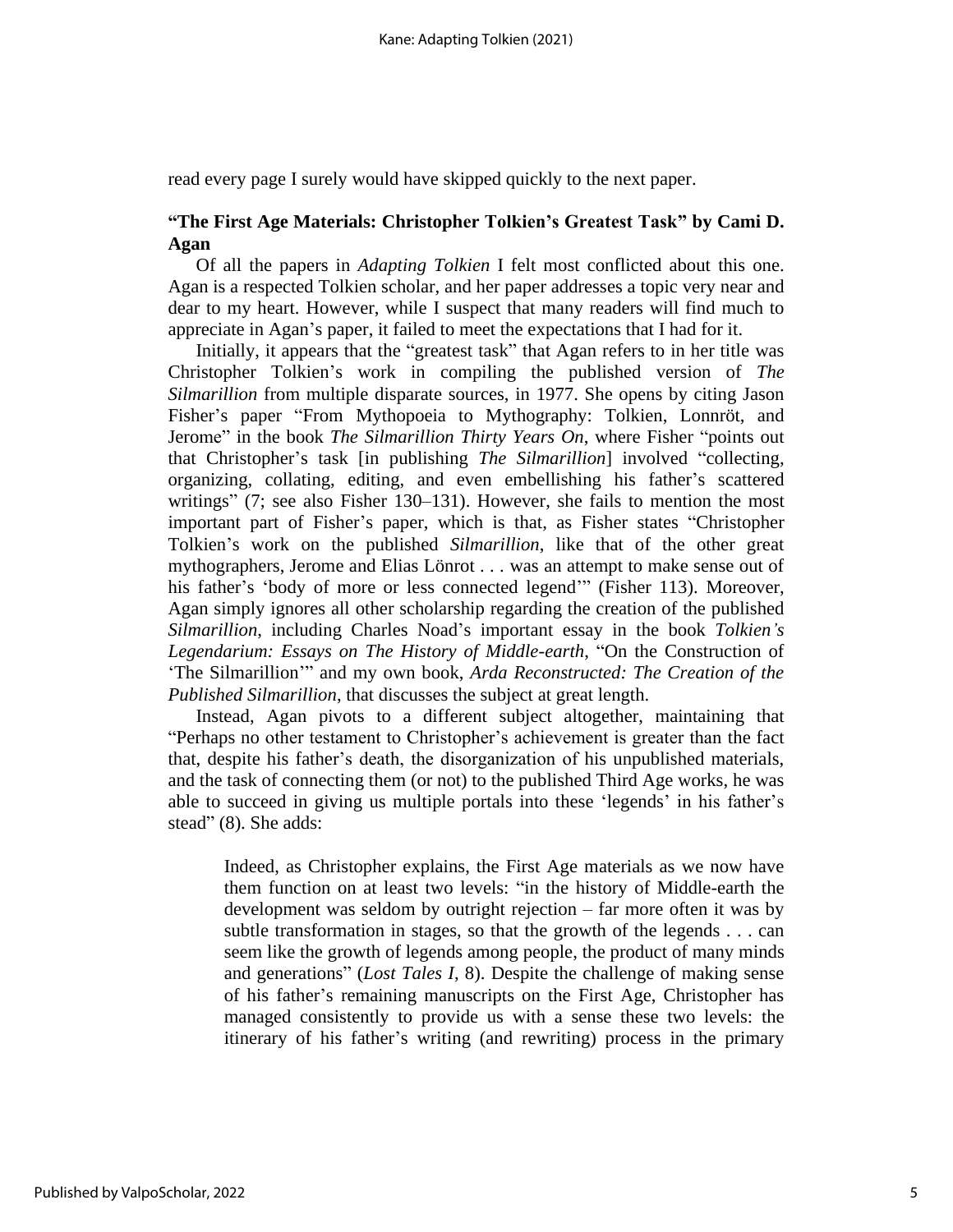world, as well the sense of an ancient tradition for the inhabitants of the secondary world, Arda, of tales, histories, and other ancient texts saved from the wreck of Beleriand (10).

This is a valid and important point to make, but Agan takes it in a direction that I found distracted from the main point she was making. She states, "To go further and provide a helpful way to consider these two resonances for the tales of the Elder Days, the notions of diegetic and non-diegetic serve to highlight the primary and secondary world divide" (11). Some may indeed find that to be a helpful way to consider these two resonances for the tales of the Elder Days; I did not. "Diegetic" is primarily a cinematic term that seemed out of place to me in this discussion. As Agan acknowledges, "In film, "diegesis" or the diegetic refers to any element within the world of the film" (*Ibid*). As mentioned earlier, Higgins gives an appropriate example of this when he notes that "repurposing a body of disconnected and unfinished language invention to create diegetic dialogue that would suggest the 'sound and feel' of Tolkien's Elvish and the noble race who spoke it" (46). However, imposing this cinematic term onto the question how Christopher's presentation of the First Age materials functions both as a history of the evolution of the stories themselves as Tolkien created them over the course of almost six decades, and as the history of the ancient times that they purport to cover imposes an unnecessary complication. Agan uses the terms "diegetic," diegetically" or "diegesis" more than 40 times, few of which add significantly to the core point that she is making.

As an example, she writes, "the fascinating thing about what Christopher Tolkien has given us is that the First Age materials function continually on both levels, diegetic and non-diegetic. They resonate both as records of Tolkien's subcreation made and re-made throughout the twentieth century, and as a cache of ancient tales of the Elder Days that preserve and hallow the Great Tales of 'the drowned lands' (*CoH*, 8) of Beleriand" (17). If the phrase "diegetic and nondiegetic" is removed this statement loses nothing and the point becomes clearer. The imposition of the cinematic term only serves as a distraction.

Still, Agan makes some very helpful and cogent observations about Christopher's work presenting his father's legendarium. Before diverting into her discussion of "diegetic" versus "non-diegetic" Agan notes "While there is substantial editorial commentary as to date of composition-revision, the condition of manuscripts, changes in narrative, etc., the controlling sentiment of cohesion or unity that so formed the published *Silmarillion* does not organize the *History of Middle-earth* texts. As a result, while these texts may ask more of readers, they provide a clearer sense of the way J.R.R. Tolkien worked through what Christopher calls "the vision of his vision" of the Elder Days (*Lost Tales I*, 7). Through these post-*Silmarillion* volumes, Christopher has revealed the "massive